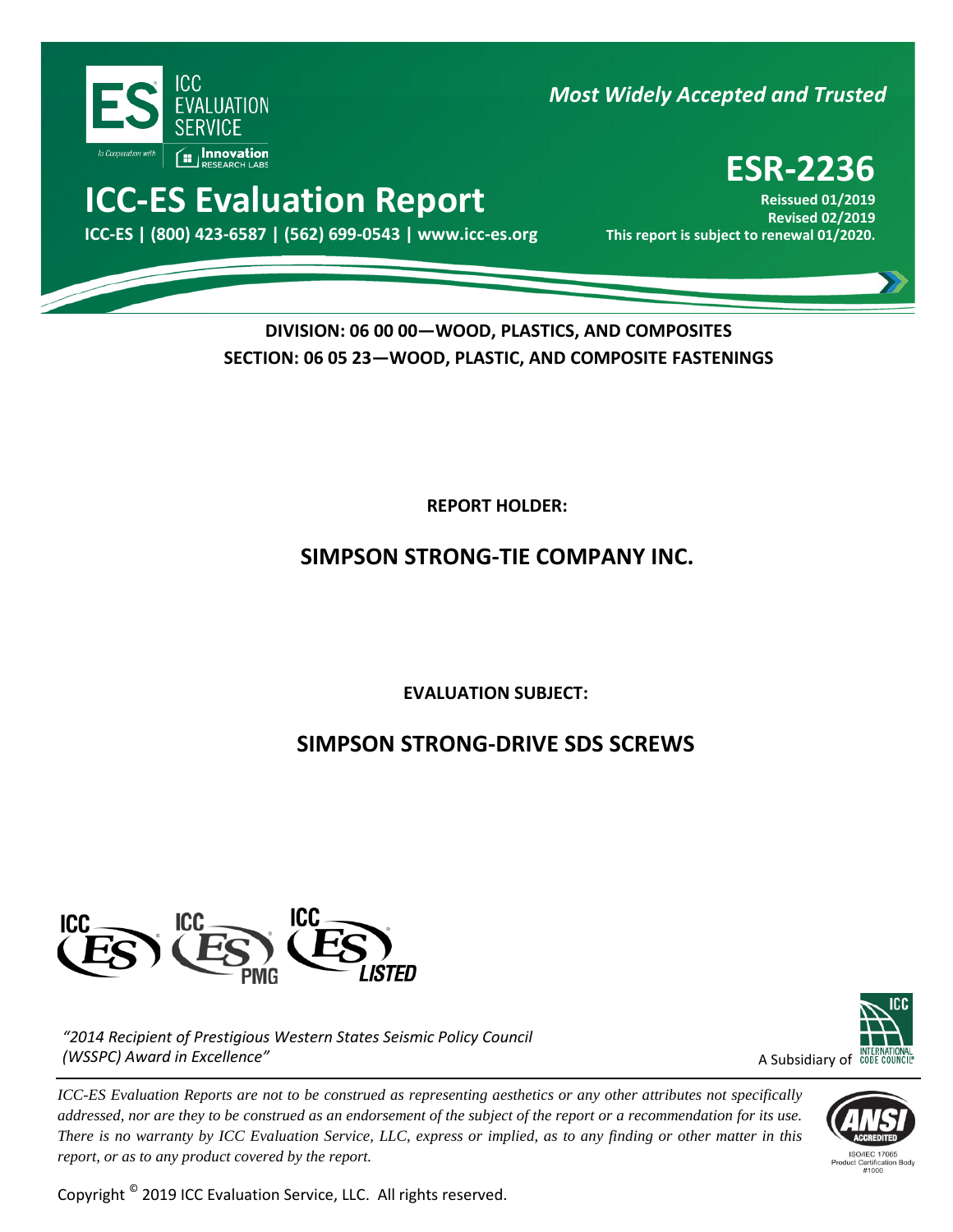<span id="page-1-4"></span><span id="page-1-1"></span>

### **ICC-ES Evaluation Report ESR-2236**

Most Widely Accepted and Trusted

*Reissued January 2019 Revised February 2019 This report is subject to renewal January 2020.*

**[www.icc-es.org](http://www.icc-es.org/) | (800) 423-6587 | (562) 699-0543** *A Subsidiary of the International Code Council*®

**DIVISION: 06 00 00—WOOD, PLASTICS, AND COMPOSITES Section: 06 05 23—Wood, Plastic, and Composite Fastenings**

**REPORT HOLDER:**

**SIMPSON STRONG-TIE COMPANY INC.**

#### **EVALUATION SUBJECT:**

#### **SIMPSON STRONG-DRIVE SDS SCREWS**

#### <span id="page-1-0"></span>**1.0 EVALUATION SCOPE**

#### **Compliance with the following codes:**

- 2018, 2015, 2012, 2009 and 2006 *International Building Code*® (IBC)
- 2018, 2015, 2012, 2009 and 2006 *International Residential Code*® (IRC)

For evaluation for compliance with codes adopted by Los Angeles Department of Building and Safety (LADBS), see **ESR-2236 LABC and LARC Supplement**.

#### **Properties evaluated:**

- Structural
- Corrosion Resistance

#### **2.0 USES**

The Simpson Strong-Drive SDS screws described in this report are used for steel-to-wood and wood-to-wood connections that are designed in accordance with the IBC and IRC. Screws having the proprietary Double Barrier Coating may be used where fasteners are required to exhibit corrosion resistance when exposed to adverse environmental conditions and/or in chemically treated wood (subject to the limitations of Sections [4.2,](#page-2-0) [5.2](#page-2-1) an[d Table](#page-5-0) 6), and are alternates to hot-dip zinc galvanized fasteners with a coating weight in compliance with **ASTM A153**, Class D. Screws having the proprietary Double Barrier Coating have been evaluated for use with wood chemically treated with waterborne alkaline copper quaternary, Type D (ACQ-D).

#### **3.0 DESCRIPTION**

#### **3.1 General:**

The SDS screws are manufactured using a standard cold-forming process, and consist of either heat-treated carbon steel or type 316L stainless steel. The screws have

rolled threads, spaced 10 threads per inch (0.393 thread per millimeter), a plain (unslotted) hex washer head, and either a Type 17 drill (fluted) point or a proprietary four-cut (square-shank) point. The length of threads is approximately equal to two-thirds of the nominal screw length. The screws' major and minor diameters are 0.250 inch and 0.185 inch (6.4 mm and 4.7 mm), respectively, and the unthreaded shank diameter is 0.242 inch (6.1 mm). [Table 1](#page-3-0) provides a description of screws recognized in this report, and specifies the screws' nominal bending yield strength and allowable tensile and shear loads. See [Figure 1](#page-3-1) for a diagram of the SDS screw.

#### **3.2 Materials:**

**3.2.1 SDS Screws:** The SDS screws are manufactured from **SAE J403** low-carbon steel wire, grade 1022; SAE J403 low-carbon-alloy steel wire, grade 10B21, or from type 316L stainless steel wire complying with [ASTM A493.](http://www.astm.org/Standards/A493.htm) The carbon steel screws have either a type 17 point or a four-cut point. The carbon steel screws have either a yellow zinc finish or a proprietary coating that is identified as a Double Barrier Coating. The screws can be supplied with a hot-dipped galvanized (HDG) coating having a minimum average zinc coating thickness of 0.0021 inch (0.053 mm) and a minimum individual zinc coating thickness of 0.0017 inch (0.043 mm) in accordance with ASTM A153, Class D.

<span id="page-1-3"></span><span id="page-1-2"></span>**3.2.2 Wood Members:** Wood members may be either sawn lumber having an assigned specific gravity of 0.50 or greater, or engineered wood (e.g. LVL, PSL, LSL) having a minimum *E* value of 0.8E for lateral loading and 1.55E for withdrawal loading. The engineered wood must be recognized in an ICC-ES evaluation report and must have a minimum equivalent specific gravity of 0.50. Assigned specific gravity for sawn lumber and wood structural panels must be determined in accordance with Tables 12.3.3A and 12.3.3B, respectively, of the 2018 and [2015](http://www.awc.org/standards/nds/2015.php) **[ANSI/AWC](http://www.awc.org/standards/nds/2015.php)** National Design Specification (NDS) for Wood Construction (Tables 11.3.3A and 11.3.3B of [NDS-12](http://www.awc.org/standards/nds/2012.php) for the 2012 IBC; Tables 11.3.2A and 11.3.2B of [NDS-05](http://www.awc.org/standards/nds/2005.php) for the 2009 and 2006 IBC). Sawn lumber members must have a moisture content of less than 19 percent both at time of screw installation, and in service. For engineered wood, the moisture content at the time of screw installation and in service must be in accordance with the applicable ICC-ES evaluation report on the engineered wood product. The thickness of the wood main member, *tm*, must be equal to or greater than the screw length less the thickness of the side member. For wood-to-wood connections, the actual thickness of the wood side member, *ts*, must be

*ICC-ES Evaluation Reports are not to be construed as representing aesthetics or any other attributes not specifically addressed, nor are they to be construed as an endorsement of the subject of the report or a recommendation for its use. There is no warranty by ICC Evaluation Service, LLC, express or implied, as to any finding or other matter in this report, or as to any product covered by the report.*

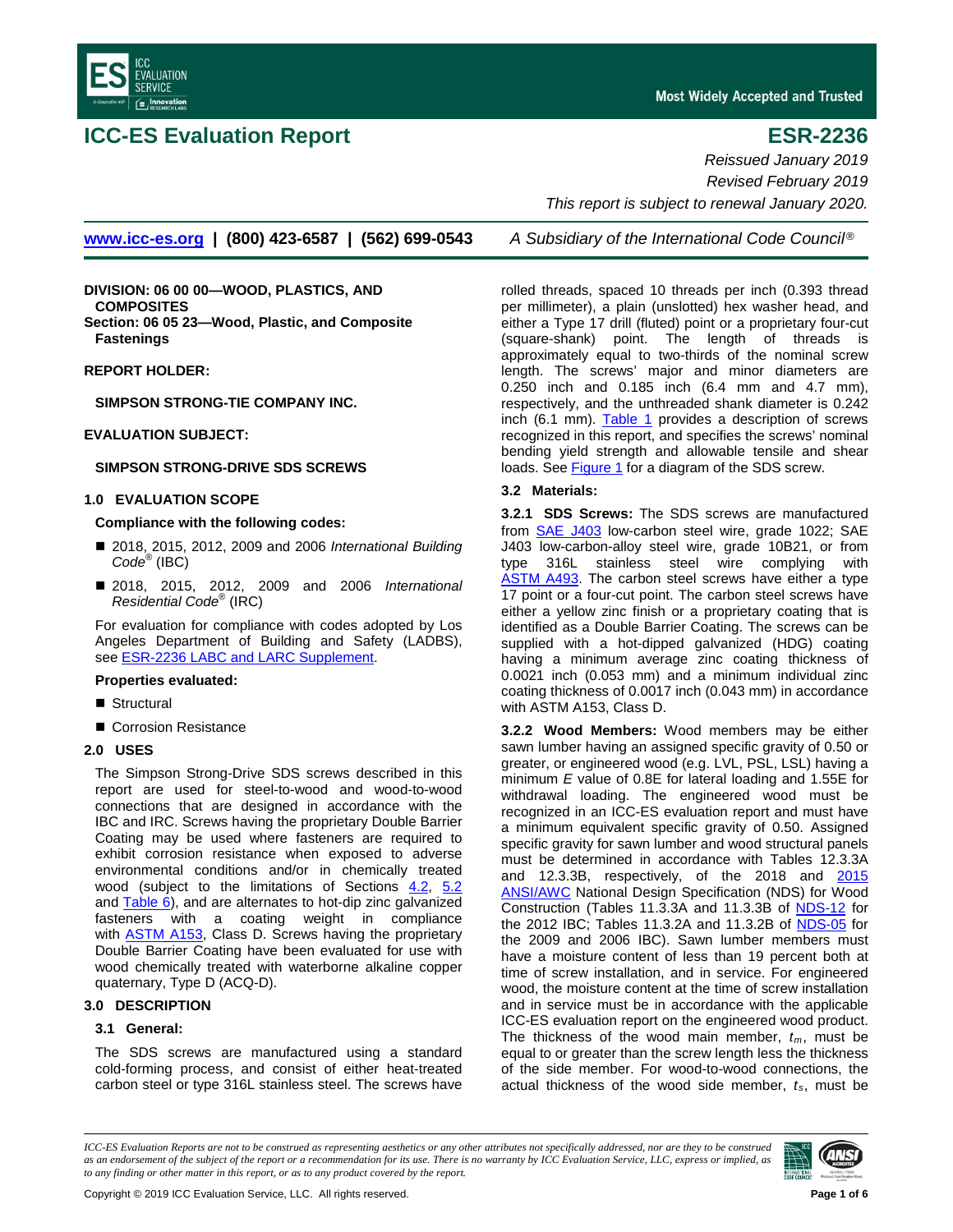either  $1^1/2$  or  $1^3/4$  inches (38.1 or 44.5 mm), as specified in **Table 3**. The wood side member thickness is an actual value, and is not a minimum or maximum value.

**3.2.3 Steel Members:** Steel side members must have a minimum tensile strength, *Fu*, equal to 45 ksi (310.1 MPa) when the steel member design thickness (base-metal thickness exclusive of any coatings) is from 0.0584 inch to 0.1795 inch (1.5 to 4.5 mm), i.e., Nos. 16 gage to 7 gage, and a minimum *Fu* equal to 52 ksi (358.3 MPa) when the steel member design thickness is 0.2405 inch (6.1 mm), i.e., No. 3 gage. The hole in the steel side member for the SDS screw must be predrilled or prepunched, and must have a standard round hole diameter no greater than 0.273 inch (6.9 mm) in diameter when the steel member thickness is from 0.0584 to 0.1795 inch (1.48 to 4.56 mm), and no greater than 0.305 inch (7.6 mm) in diameter when the steel member thickness is 0.2405 inch (6.1 mm). Hole sizes may deviate from these limitations when the screws are recognized in a current evaluation report for use with a specific steel member with larger holes.

#### **4.0 DESIGN AND INSTALLATION**

#### **4.1 Design:**

**4.1.1 General:** Reference lateral and withdrawal design values in the report are for allowable stress design, and must be multiplied by all applicable adjustment factors, as applicable to wood screws, in accordance with the NDS to determine adjusted design values. When designing a connection, the structural members must be checked for load-carrying capacity in accordance with Section 11.1.2 of the **NDS** (Section 10.1.2 of [NDS](https://www.awc.org/codes-standards/publications/nds-2018)-12 and NDS-05 for the 2012, 2009 and 2006 IBC), and local stresses within multiple-fastener connections must be checked against Appendix E of the NDS to ensure the capacity of the connection and fastener group. Connections containing multiple screws must also be designed in accordance with Sections 11.2.2 and 12.6 of the NDS (Sections 10.2.2 and 11.6 of NDS-12 and NDS-05 for the 2012, 2009 and 2006 IBC). Where the screws are subjected to combined lateral and withdrawal loads, connections must be designed in accordance with Section 12.4.1 of the NDS (Section 11.4.1 of NDS-12 and NDS-05 for the 2012, 2009 and 2006 IBC). Design of connections having steel side members must comply with Section 11.2.3 of the NDS (Section 10.2.3 of NDS-12 and NDS-05 for the 2012, 2009 and 2006 IBC). Structural members forming the connection must be designed in accordance with the code.

**4.1.2 Reference Lateral Design Values:** Reference lateral (*Z*) design values for SDS screws for single shear steel-to-wood and wood-to-wood connections loaded perpendicular and parallel to grain are shown in [Table 2](#page-4-0) and [Table 3,](#page-4-1) respectively. Minimum connection geometries must comply with [Table 4.](#page-5-1)

**4.1.3 Reference Withdrawal Design Values:** Reference withdrawal (*W*) design values for SDS screws must be derived according to provisions for wood screws in the NDS. For purposes of determining NDS tabulated withdrawal design values, the SDS screws are classified as a No. 14 wood screw. The thread lengths for the SDS screws are provided in [Table 1](#page-3-0) of this report. The withdrawal design value in pounds per inch of thread penetration into the side grain of the main member of wood or engineered wood having a minimum specific gravity of 0.50 is shown in **Table 5** of this report.

<span id="page-2-0"></span>**4.1.4 Pull-through Design Values:** Pull-through (pull-over) design values for wood side members must be determined in accordance with Section 12.2.5 of the 2018 NDS.

#### **4.2 Installation:**

Installation of the SDS screws must be in accordance with the approved plans, the manufacturer's published installation instructions and this report. The manufacturer's published installation instructions must be available at the jobsite at all times during installation.

SDS screws are installed with a  $\frac{3}{8}$ -inch (9.5 mm) hex head driver and a low-speed drill. Installation may be performed without predrilling wood members. Edge distances, end distances and spacing of the screws must be sufficient to prevent splitting of the wood, or as required by **[Table 4](#page-5-1)** of this report, whichever is more restrictive. When use is in engineered wood products, the minimum fastener end and edge distances and spacing must be in accordance with [Table 4](#page-5-1) of this report or in accordance with the recommendations of the engineered wood product manufacturer, whichever is more restrictive. The bottom of the screw head must be installed flush to the surface of the member being connected. The screws must not be overdriven.

The SDS screws with a proprietary Double Barrier Coating are recognized for use in wood treated with waterborne alkaline copper quaternary, Type D (ACQ-D), to a maximum retention level of 0.40 pcf  $(6.4 \text{ kg/m}^3)$ , or in other treated wood products that have been demonstrated to have lower levels of corrosivity. These fasteners must be limited to use in the applications and limitations defined in [Table 6.](#page-5-0)

The stainless steel SDS screws may be used in the applications described in IBC Section [2304.10.5](https://codes.iccsafe.org/content/IBC2018/chapter-23-wood) (2012, 2009 and 2006 IBC Section [2304.9.5\)](https://codes.iccsafe.org/public/document/IBC2012/chapter-23-wood) and IRC Section [R317.3](https://codes.iccsafe.org/content/IRC2018/chapter-3-building-planning) (2006 IBC Section [R319.3\)](https://codes.iccsafe.org/content/chapter/4458/) where stainless steel fasteners are prescribed.

#### **5.0 CONDITIONS OF USE**

The Simpson Strong-Drive SDS screws described in this report comply with, or are suitable alternatives to what is specified in, those codes listed in **Section 1.0** of this report, subject to the following conditions:

- <span id="page-2-1"></span>**5.1** The screws must be installed in accordance with the approved plans, the manufacturer's published installation instructions and this report. In the event of a conflict between this report and the manufacturer's published installation instructions, the more restrictive requirements govern.
- **5.2** Calculations and details demonstrating compliance with this report must be submitted to the code official. The calculations and details must be prepared by a registered design professional where required by the statutes of the jurisdiction in which the project is to be constructed.
- **5.3** When the capacity of a connection is controlled by fastener or side plate metal strength, rather than wood strength, the allowable strength of the connection is not permitted to be multiplied by the adjustment factors specified in the NDS.
- **5.4** Use of carbon steel SDS screws in locations exposed to saltwater or saltwater spray is outside the scope of this evaluation report.
- **5.5** The screws are manufactured under a quality control program with inspections by ICC-ES.

#### **6.0 EVIDENCE SUBMITTED**

**6.1** Data in accordance with the ICC-ES Acceptance Criteria for Alternate Dowel-type Threaded Fasteners (AC233), dated October 2018.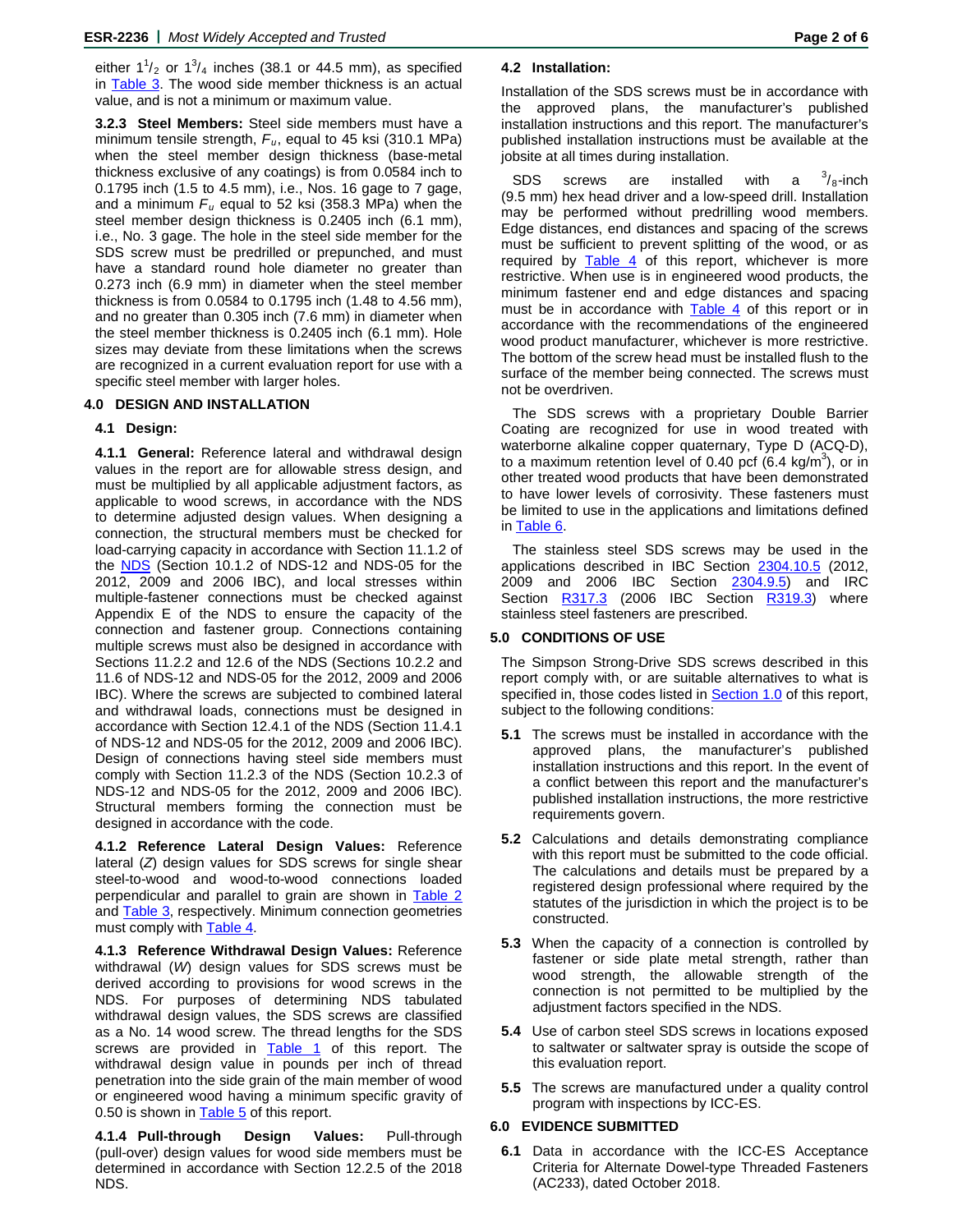**6.2** Data in accordance with the ICC-ES Acceptance Criteria for Corrosion-resistant Fasteners and Evaluation of Corrosion Effects of Wood Treatments (AC257), dated October 2009 (editorially revised March 2018).

### **7.0 IDENTIFICATION**

**7.1** The packaging for the SDS screws is labeled with the designation "Simpson Strong-Drive SDS," the Simpson Strong-Tie Co. name and address, the fastener size, point type (four-cut or type 17), coating type (yellow zinc or Double Barrier) and the ICC-ES evaluation report number (ESR-2236). Each screw head is marked with the not-equal-to symbol (≠), and

the letter S followed by a number designating the screw length, as shown in Table 1.

**7.2** The report holder's contact information is the following:

**SIMPSON STRONG-TIE COMPANY INC. 5956 WEST LAS POSITAS BOULEVARD PLEASANTON, CALIFORNIA 94588 (800) 999-5099 [www.strongtie.com](https://www.strongtie.com/)**

#### **[TABLE 1—SDS SCREW SPECIFICATIONS, BENDING](#page-1-1) [YIELD STRENGTH, AND FASTENER ALLOWABLE STEEL STRENGTH](#page-1-1)**

<span id="page-3-0"></span>

| <b>FASTENER DESIGNATION</b> |                        |                               |                         |                                        | <b>SCREW SPECIFICATIONS (inches)</b>         |                                                          | <b>SPECIFIED</b><br><b>BENDING YIELD</b> | <b>FASTENER</b><br><b>ALLOWABLE</b>                  |              |
|-----------------------------|------------------------|-------------------------------|-------------------------|----------------------------------------|----------------------------------------------|----------------------------------------------------------|------------------------------------------|------------------------------------------------------|--------------|
| <b>Carbon Steel</b>         | <b>Stainless Steel</b> | <b>HEAD</b><br><b>MARKING</b> | <b>Screw</b><br>Length, | <b>Thread</b><br>Length <sup>1</sup> , | <b>Unthreaded</b><br><b>Shank</b><br>Length, | <b>Minor Thread</b><br>(root)<br>Diameter <sup>2</sup> , | STRENGTH <sup>3</sup> .<br>$F_{\nu b}$   | <b>STEEL</b><br><b>STRENGTH<sup>4</sup></b><br>(lbf) |              |
|                             |                        |                               | L1                      |                                        | $L1-T$                                       | $D_r$                                                    | (psi)                                    | <b>Tension</b>                                       | <b>Shear</b> |
| SDS25112                    | SDS25112SS             | S <sub>1.5</sub>              | $1^{1/2}$               |                                        | $\frac{1}{2}$                                |                                                          |                                          |                                                      |              |
| SDS25134                    |                        | S <sub>1.75</sub>             | $1^3/4$                 | $1^{1}/_{4}$                           | $\frac{1}{2}$                                |                                                          |                                          |                                                      |              |
| SDS25200                    | SDS25200SS             | S <sub>2</sub>                | 2                       | $1^{1}/_{4}$                           | $^{3}/_{4}$                                  |                                                          |                                          |                                                      |              |
| SDS25212                    | SDS25212SS             | S <sub>2.5</sub>              | $2^{1}/2$               | $1^{1}/_{2}$                           |                                              |                                                          |                                          |                                                      |              |
| SDS25300                    | SDS25300SS             | S <sub>3</sub>                | 3                       | 2                                      |                                              | 0.185                                                    | 164,000                                  | 1,430                                                | 800          |
| SDS25312                    | SDS25312SS             | S <sub>3.5</sub>              | $3^{1}/_{2}$            | $2^{1}/_{4}$                           | $1^{1}/_{4}$                                 |                                                          |                                          |                                                      |              |
| SDS25412                    |                        | S4.5                          | $4^{1}/_{2}$            | $2^3/4$                                | $1^3/4$                                      |                                                          |                                          |                                                      |              |
| SDS25500                    |                        | S <sub>5</sub>                | 5                       | $2^3/4$                                | $2^{1}/4$                                    |                                                          |                                          |                                                      |              |
| SDS25600                    |                        | S <sub>6</sub>                | 6                       | $3^{1}/_{4}$                           | $2^{3}/_{4}$                                 |                                                          |                                          |                                                      |              |
| <b>SDS25800</b>             |                        | S <sub>8</sub>                | 8                       | $3^{1}/_{4}$                           | $4^{3}/_{4}$                                 |                                                          |                                          |                                                      |              |

For **SI:** 1 inch = 25.4 mm, 1 psi = 6.89 kPa, 1 lbf = 4.45 N.

<span id="page-3-1"></span>

<sup>1</sup> Length of thread includes tip. See Figure 1.<br><sup>2</sup> Minor thread diameter shown in the table is the nominal diameter with manufacturing tolerances from a minimum of 0.183 inch to a maximum of 0.193 inch.<br><sup>3</sup> Bending yiel wood and wood-to-wood connections, respectively.





**5,897,280; 7,101,133**

**TYPE 17 POINT** 

**[FIGURE 1—SDS SCREW](#page-1-1)**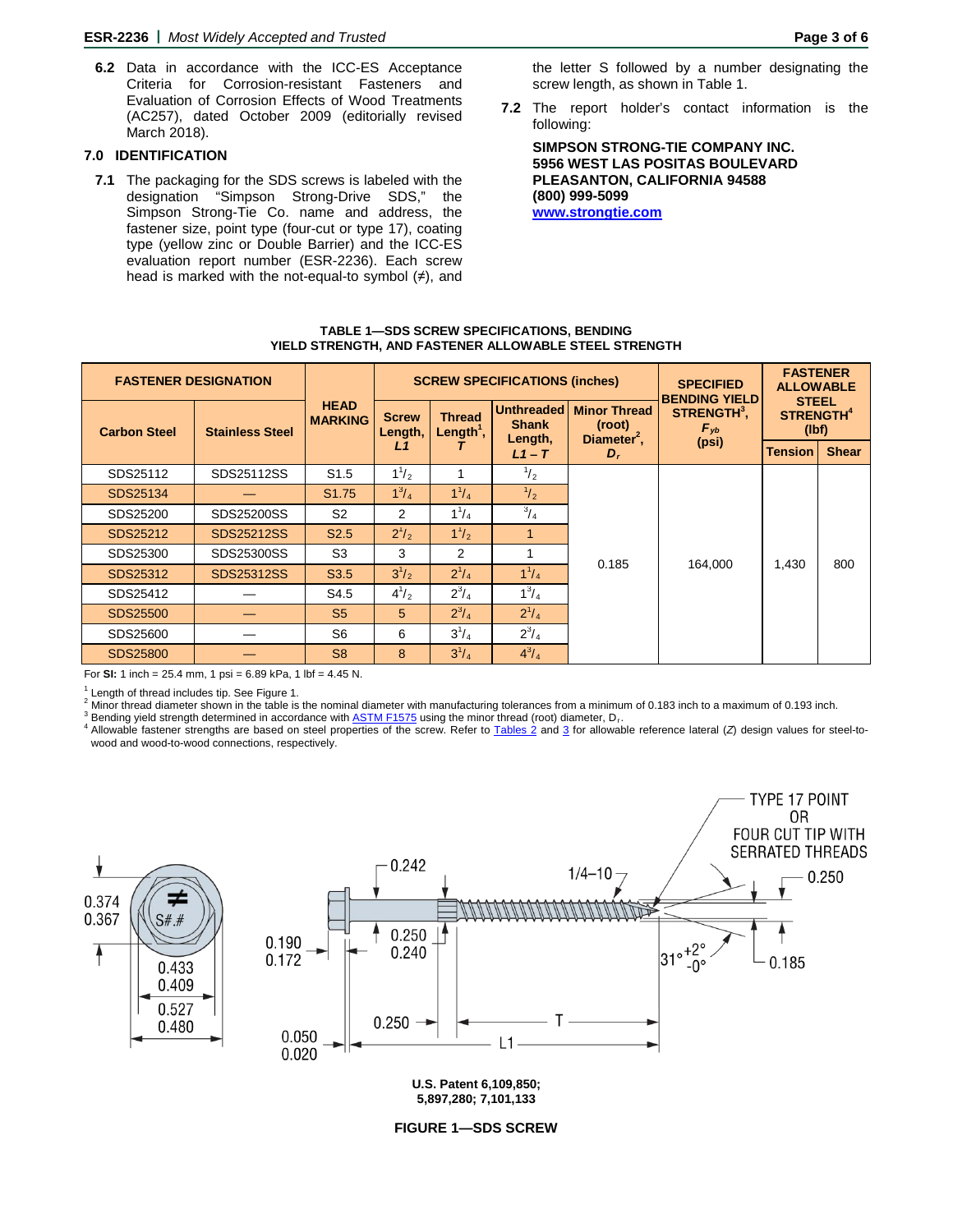#### **[TABLE 2—REFERENCE LATERAL DESIGN VALUES \(](#page-1-1)***Z***) FOR SINGLE** SHEAR STEEL-TO-WOOD CONNECTIONS WITH SDS SCREWS<sup>1</sup>

<span id="page-4-2"></span><span id="page-4-0"></span>

|                                 | STEEL SIDE MEMBER DESIGN THICKNESS <sup>3, 4</sup> , $t_s$ (inches) |                         |                         |                         |                        |                        |
|---------------------------------|---------------------------------------------------------------------|-------------------------|-------------------------|-------------------------|------------------------|------------------------|
| <b>SCREW LENGTH</b><br>(inches) | 0.0584<br>(No. 16 gage)                                             | 0.0721<br>(No. 14 gage) | 0.1026<br>(No. 12 gage) | 0.1342<br>(No. 10 gage) | 0.1795<br>(No. 7 gage) | 0.2405<br>(No. 3 gage) |
|                                 | Lateral Design Value $(Z)^{5,6,7}$ (lbf)                            |                         |                         |                         |                        |                        |
| $1^{1}/_{2}$                    | 250                                                                 | 250                     | 250                     | 250                     | 250                    | 250                    |
| $1^3/4$                         | 250                                                                 | 250                     | 250                     | 250                     | 250                    | 250                    |
| 2                               | 250                                                                 | 290                     | 290                     | 290                     | 290                    | 290                    |
| $2^{1}/_{2}$                    | 250                                                                 | 390                     | 390                     | 420                     | 420                    | 420                    |
| 3                               | 250                                                                 | 420                     | 420                     | 420                     | 420                    | 420                    |
| $3^{1}/_{2}$                    | 250                                                                 | 420                     | 420                     | 420                     | 420                    | 420                    |
| $4^{1/2}$                       | 250                                                                 | 420                     | 420                     | 420                     | 420                    | 420                    |
| 5                               | 250                                                                 | 420                     | 420                     | 420                     | 420                    | 420                    |
| 6                               | 250                                                                 | 420                     | 420                     | 420                     | 420                    | 420                    |
| 8                               | 250                                                                 | 420                     | 420                     | 420                     | 420                    | 420                    |

For **SI:** 1 inch = 25.4 mm, 1 lbf = 4.45 N, 1 ksi = 6.89 MPa.

<sup>1</sup>The side member must be steel having a minimum tensile strength (F<sub>u</sub>) equal to 45 ksi when the steel member design thickness is from 0.0584 inch to 0.1795 inch, and a minimum *Fu* equal to 52 ksi when the steel member design thickness is 0.2405 inch. <sup>2</sup>

 $^2$ The main member must be wood having a minimum assigned specific gravity of 0.50, such as Douglas fir–larch, and must be sufficiently sized to accommodate the screw length less the thickness of the side member. Values are also applicable for fasteners installed into the face of engineered wood described in<br>Section 3.2.2. Section <mark>3.2.2</mark>.<br><sup>3</sup>The uncester

The uncoated minimum steel thickness of the cold-formed product delivered to the jobsite must not be less than 95 percent of the tabulated design thickness, *ts*.<br><sup>4</sup>Heles in the steel side member must be produilled as pro <sup>4</sup>Holes in the steel side member must be predrilled or prepunched. Hole diameter must comply with Sectio[n 3.2.3](#page-1-3) of this report.

<sup>5</sup>Tabulated lateral design values (*Z*) must be multiplied by all applicable adjustment factors, including the load duration factor,  $C_D$ , from the NDS as referenced in the IBC or IRC.

<sup>6</sup>Screws must be installed into the side grain of the wood main member with the screw axis perpendicular to wood fibers.

7 Minimum fastener penetration must be equal to the screw length less the thickness of the metal side plate.

<span id="page-4-1"></span>

|                                 | WOOD SIDE MEMBER ACTUAL THICKNESS <sup>1</sup> , ts (inches) |              |  |  |
|---------------------------------|--------------------------------------------------------------|--------------|--|--|
| <b>SCREW LENGTH</b><br>(inches) | $11_{2}$                                                     | $1^{3}/_{4}$ |  |  |
|                                 | Lateral Design Value $(Z)^{2,3,4,5}$ (lbf)                   |              |  |  |
| $2^{1/2}$                       | 190                                                          |              |  |  |
| 3                               | 280                                                          |              |  |  |
| $3^{1}/_{2}$                    | 340                                                          | 340          |  |  |
| $4^{1}/_{2}$                    | 350                                                          | 340          |  |  |
| 5                               | 350                                                          | 340          |  |  |
| 6                               | 350                                                          | 340          |  |  |
| 8                               | 350                                                          | 340          |  |  |

#### **[TABLE 3—REFERENCE LATERAL DESIGN VALUES \(](#page-1-1)***Z***) FOR SINGLE [SHEAR WOOD-TO-WOOD CONNECTIONS WITH SDS SCREWS](#page-1-1)**

For **SI:** 1 inch =  $25.4$  mm, 1 lbf =  $4.45$  N.

<sup>1</sup>The actual thickness of the wood side member,  $t_s$ , must be either  $1^{1}/_2$  or  $1^{3}/_4$  inches, as specified in the table. The wood side member thickness is an absolute value, and is not a minimum or maximum value.

2 The tabulated lateral design values (*Z*) are based on wood members having a minimum assigned specific gravity of 0.50, such as Douglas fir–larch. Values are also applicable for fasteners installed into the face of engineered wood described in Sectio[n 3.2.2.](#page-1-2) <sup>3</sup>

The wood main member must be equal to or greater than the screw length less the thickness of the wood side member.

Tabulated lateral design values (Z) must be multiplied by all applicable adjustment factors, including the load duration factor, C<sub>D</sub>, from the NDS as referenced in the IBC or IRC.

5 Screws must be installed into the side grain of the wood members with the screw axis perpendicular to wood fibers.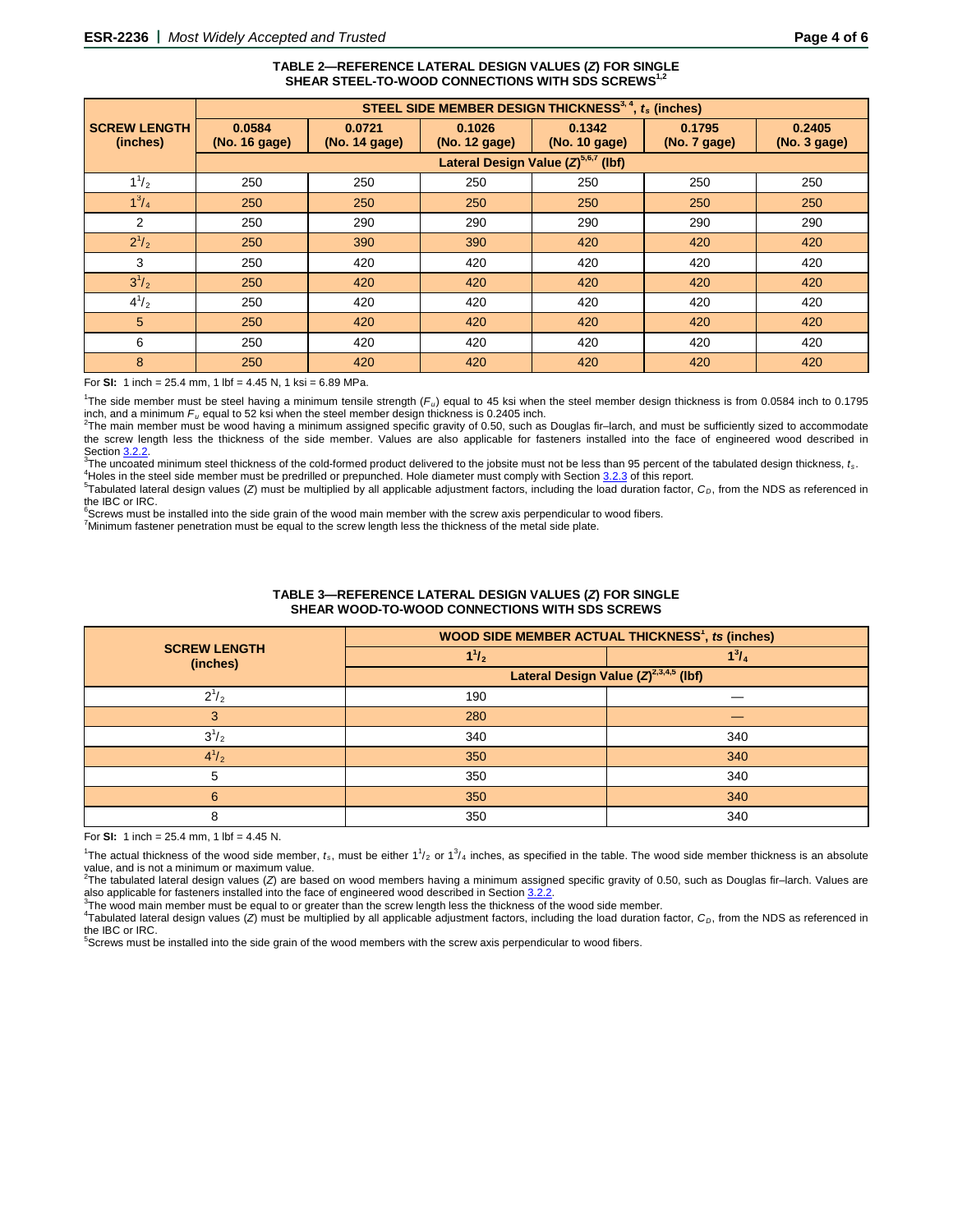<span id="page-5-1"></span>

| <b>CONDITION</b> <sup>1</sup>                           | <b>MINIMUM DISTANCE OR</b><br><b>SPACING (in.)</b>             |           |  |  |  |
|---------------------------------------------------------|----------------------------------------------------------------|-----------|--|--|--|
| Edge distance                                           | Perpendicular to grain loading<br>(Loaded or unloaded edge)    | $1^{1/2}$ |  |  |  |
|                                                         | Parallel to grain loading                                      |           |  |  |  |
|                                                         | Perpendicular to grain loading                                 | 4         |  |  |  |
| End distance                                            | Parallel to grain loading<br>(Loading toward or away from end) | 3         |  |  |  |
|                                                         | Between fasteners in a row                                     |           |  |  |  |
| Spacing<br>(Loading parallel or perpendicular to grain) | Between rows                                                   |           |  |  |  |
|                                                         | Between staggered rows                                         |           |  |  |  |

For **SI:** 1 inch = 25.4 mm.

<sup>1</sup>Edge distances, end distances and spacing of the screws must be sufficient to prevent splitting of the wood, or as required by this table, whichever is the more

restrictive.<br><sup>2</sup> Values for spacing between staggered rows apply where screws in adjacent rows are offset by half of the spacing between screws in a row.

#### **[TABLE 5—REFERENCE WITHDRAWAL DESIGN VALUE FOR SDS SCREWS INSTALLED IN THE SIDE GRAIN](#page-1-1) [OF A WOOD MAIN MEMBER](#page-1-1)**

<span id="page-5-2"></span>

| <b>SDS WOOD SCREW DIMENSIONS (in.)</b> | <b>REFERENCE WITHDRAWAL</b>    |                                                 |
|----------------------------------------|--------------------------------|-------------------------------------------------|
| <b>Screw Length, L1</b>                | Thread Length <sup>1</sup> , T | DESIGN VALUE <sup>2,3,4</sup> , W<br>(Ibs/inch) |
| $1^{1}/_{2}$                           |                                |                                                 |
| $1^3/4$                                | $1^{1}/_{4}$                   |                                                 |
| 2                                      | $1^{1}/_{4}$                   |                                                 |
| $2^{1/2}$                              | $1^{1}/_{2}$                   |                                                 |
| 3                                      | 2                              | 172                                             |
| $3^{1}/_{2}$                           | $2^{1}/4$                      |                                                 |
| $4^{1}/_{2}$                           | $2^3/4$                        |                                                 |
| 5                                      | $2^3/4$                        |                                                 |
| 6                                      | $3^{1}/_{4}$                   |                                                 |
| 8                                      | $3^{1}/_{4}$                   |                                                 |

For **SI:** 1 inch = 25.4 mm, 1 lbf/inch = 4.44 kPa.

<sup>1</sup>The tabulated reference withdrawal design value (*W* = 172 lbs/inch) is in pounds per inch of the thread penetration into the side grain of the main member.<br><sup>2</sup>Tabulated reference withdrawal design values (*W* = 172 lbs IRC.

 $^3$ Embedded thread length is that portion held in the main member including the screw tip.<br> $^{4}$ The tabulated withdrawal design value (M) is begad an wood members boying a minimu

The tabulated withdrawal design value (W) is based on wood members having a minimum assigned specific gravity of 0.50, such as Douglas fir–larch. Values are also applicable for fasteners installed into the face of engineered wood described in Section [3.2.2.](#page-1-2)

#### <span id="page-5-0"></span>**[TABLE 6—RECOGNIZED EXPOSURE CONDITIONS FOR SIMPSON STRONG-TIE SDS FASTENERS](#page-1-1) WITH DOUBLE BARRIER [COATING](#page-1-1)**

| <b>EXPOSURE</b><br><b>CONDITION</b> | <b>TYPICAL APPLICATIONS</b>          | <b>RECOGNITION LIMITATIONS</b>                                                                                                                         |
|-------------------------------------|--------------------------------------|--------------------------------------------------------------------------------------------------------------------------------------------------------|
|                                     | Treated Wood in dry use applications | Limited to use where equilibrium moisture content of the chemically<br>treated wood meets the dry services condition as described in the<br><b>NDS</b> |
|                                     | <b>General construction</b>          | Limited to freshwater and chemically treated wood exposure, e.g., no<br>saltwater exposure                                                             |